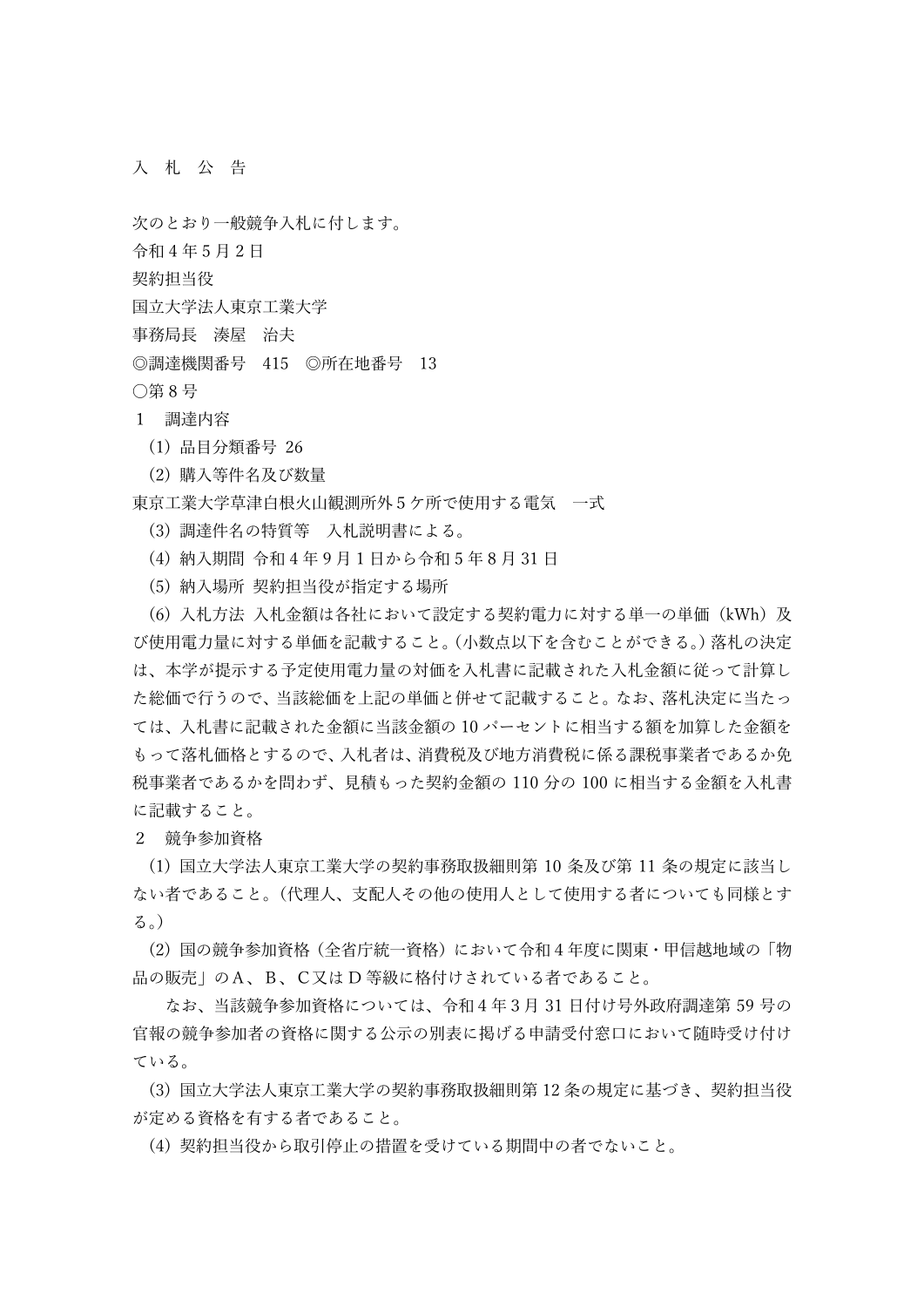(5) 省 CO2化の要素を考慮する観点から、入札説明書に記載する基準を満たす者である こと。

 (6) 電気事業法第2条の2の規定に基づき小売電気事業の登録を受けている者であるこ と。

3 入札書の提出場所等

(1) 入札書の提出場所、契約条項を示す場所、入札説明書の交付場所及び間合せ先 152-8550 東京都目黒区大岡山2丁目 12 番2号 東京工業大学財務部契約課大岡山契約 管理グループ 小野寺 慎哉 電話 03-5734-2351

(2) 入札説明書の交付方法 本公告の日から上記3(1)の交付場所にて交付する。

(3) 入札書の受領期限 令和 4 年 6 月 23 日 17 時 00 分

 (4) 開札の日時及び場所 令和 4 年 6 月 29 日 14 時 00 分 東京工業大学財務部契約課 入札室

4 その他

(1) 契約手続において使用する言語及び通貨 日本語及び日本国通貨。

(2) 入札保証金及び契約保証金 免除。

 (3) 入札者に要求される事項 この一般競争に参加を希望する者は、封印した入札書に本 公告に示した物品を納入できることを証明する書類を添付して入札書の受領期限までに提 出しなければならない。入札者は、開札日の前日までの間において、契約担当役から当該書 類に関し説明を求められた場合は、それに応じなければならない。

 (4) 入札の無効 本公告に示した競争参加資格のない者の提出した入札書、入札者に求め られる義務を履行しなかった者の提出した入札書、その他入札説明書による。

(5) 契約書作成の要否 要。

 (6) 落札者の決定方法 本公告に示した物品を納入できると契約担当役が判断した入札 者であって、国立大学法人東京工業大学の契約事務取扱細則第 13 条の規定に基づいて作成 された予定価格の制限の範囲内で最低価格をもって有効な入札を行った入札者を落札者と する。

(7) 手続における交渉の有無 無。

 (8) その他 詳細は、入札説明書による。なお、入札説明書等で当該調達に関する環境上 の条件を定めた調達であると示されている場合は、十分理解した上で応札すること。

5 Summary

 (1) Official in charge of disbursement of the procuring entity: Haruo Minatoya, The Obligating Officer Administration Bureau, Tokyo Institute of Technology

(2) Classification of the products to be procured : 26

 (3) Nature and quantity of the products to be purchased : Electricity to be used in Kusatsu-Shirane Volcano Observatory and other 5places of Tokyo Institute of Technology 1